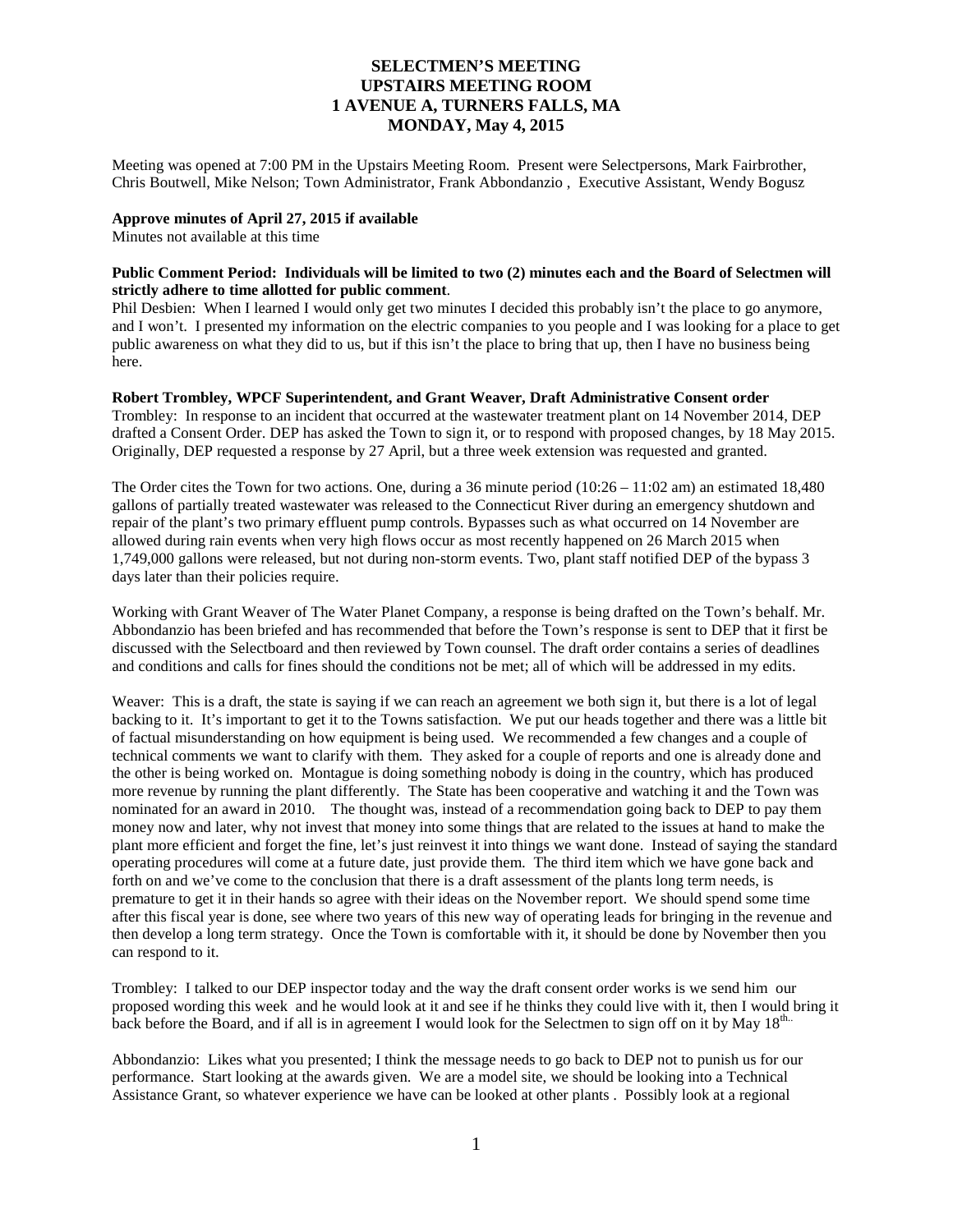# **SELECTMEN'S MEETING UPSTAIRS MEETING ROOM 1 AVENUE A, TURNERS FALLS, MA MONDAY, May 4, 2015**

conference, see if grant funds be acquired to help us with long term capital fund. Feel like no good deed goes unpunished. They are in the position now to give us an award. Technical assistance grant would help us in financing this. Possibly EPA funds can get channeled.

#### **Disscussion**

#### **Jeff Singleton, Montague DPU Pipeline Intervention**

*Current status of TGP pipeline issue in Montague:* The Montague Selectboard voted to oppose the TGP pipeline last July. Last Saturday Montague town meeting passed a similar resolution by a vote of 51-11. These votes raise the question of Montague "intervention" in Berkshire Gas's application before the DPU.

*Why is Department of Public Utilities reviewing Berkshire's contract with TGP?:* Berkshire Gas, which serves Montague, is applying to TGP for a long-term contract for natural gas through the proposed Northeast Direct pipeline. These contracts are essential for TGP/Kinder Morgan to show the "need" for a pipeline in its application to the Federal Energy Regulatory Commission (FERC). The contracts, or "precedent agreements," must first be approved by the state Department of Public Utilities.

*What is an "intervention" in the DPU process*.: Customers of companies like Berkshire can raise objections to the proposed precedent agreements before the DPU. A private non-profit called PLAN-NE is organizing a number of these interventions. According to Katy Eiseman, the director of the group:

"The basic standard the DPU looks at is whether the contract "(1) is consistent with the portfolio objectives established in the Company's Supply Plan; and (2) compares favorably to the range of alternatives reasonably available to the Company and its customers." Because Montague is a municipality in Berkshire's service area, and also would be directly impacted by the pipeline, the town is in a good position to bring up what reasonable alternatives compare favorably to the pipeline -- so that would include your own energy policies. We also intend to encourage the DPU to look at impacts of the pipeline…much of the explanation of available alternatives with be left to the technical experts, but I'm sure that specifics about impacts and energy policies, etc. would be helpful."

PLAN-NE has hired a lawyer named Richard Kanoff to represent people and organizations, including towns, who would like to intervene in the DPU process. The state Attorney General is also intervening before the DPU.

*Proposed Option for Montague:* I would propose that Montague representatives meet with PLAN-NE and Richard Kanoff next week. The goal would be to find out more about the DPU process, the basis for the PLAN-NE intervention, Montague's role, cost, and time frame. Also we should establish research capacity/public discussion on reasonable alternatives to a pipeline.

*Nelson makes the motion to appoint Frank Abbondanzio and an available Selectmen, Walter Ramsey, Jeff Singleton, Ariel Elan, Diane McAvoy to represent Montague with Plan New England at a mutually agreeable date and time during the month of May. Seconded by Fairbrother, approved unanimously. Boutwell – Aye, Nelson – Aye, Fairbrother - Aye*

#### **Jon Dobosz, Director Parks & Recreation, Update on Sway Fun Glider and MC Structure projects**

Dobosz: Portion of glider is being installed as we speak. Hole was dug and ramp was poured. Actual install will happen on May 16, 2015. Looking forward to adding a wonderful, accessible play area to the park. This Saturday we will be at the old Montague Center school disassembling the play structure and bring it across the street to the park and reinstall it at a later date. It will be put into storage as it will be a while before it is reassembled.

## **Personnel Board, Appoint Robert Holst, Reserve Police Officer, effective 5/4/15, Step 2, \$15.31/hr**.

*Nelson makes the motion to Robert Holst as a Reserve Police Officer, approximately 16 hours a week, effective 5/4/15, Step 2, \$15.31/hour. Seconded by Fairbrother, approved unanimously. Boutwell – Aye, Nelson – Aye , Fairbrother – Aye*